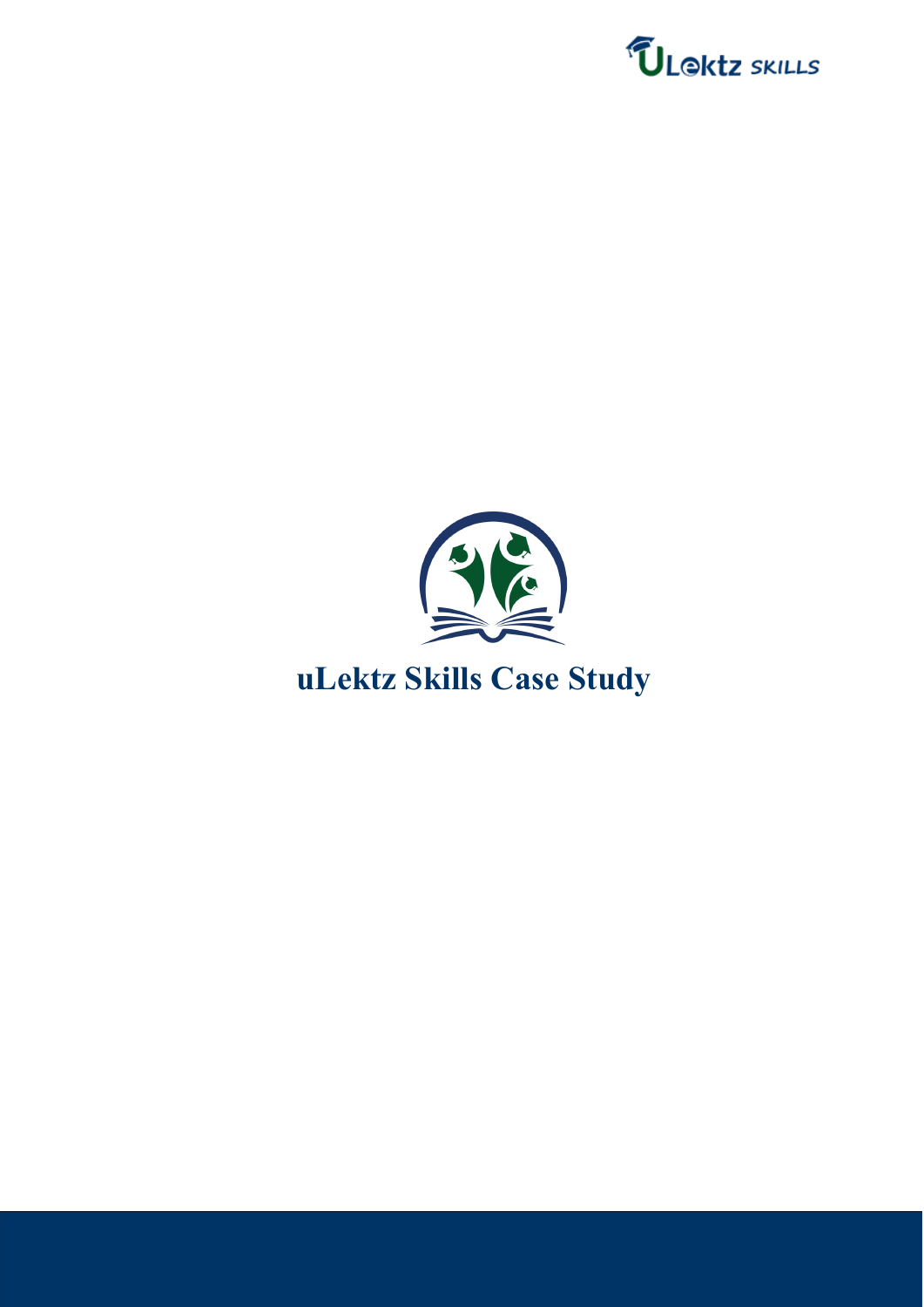

# **Industry-required Skill Courses with Certifications exclusively for Students and Educators of Higher Education.**

## **About uLektz Skills**

**uLektzskills.com which is a part of uLektz Learning Solutions Private Limited, an educational technology and consulting company registered under Indian Companies Act 2013. uLektz is certified according to international standards ISO 9001:2015 for Quality Management System and ISO 27001:2013 for Information Security Management System. uLektz is also certified as a startup by The Department for Promotion of Industry and Internal Trade (DPIIT) is a central government department under the Ministry of Commerce and Industry.**

**uLektzSkills provides Industry-required Skill Courses with Certifications exclusively for Students and Educators of Higher Education Currently, uLektz is being used by 500,000+ students and educators from 500+ colleges and universities across India.**

## **Vision**

**To be the world's most trusted and preferred social and professional networking platform for students, educators and all other stakeholders** of higher **education helping create educated, skilled and productive workforce globally.**



## **Mission**

**Connect students, educators and all other stakeholders of higher education world wide and provide them Industry required skill courses for their career development.**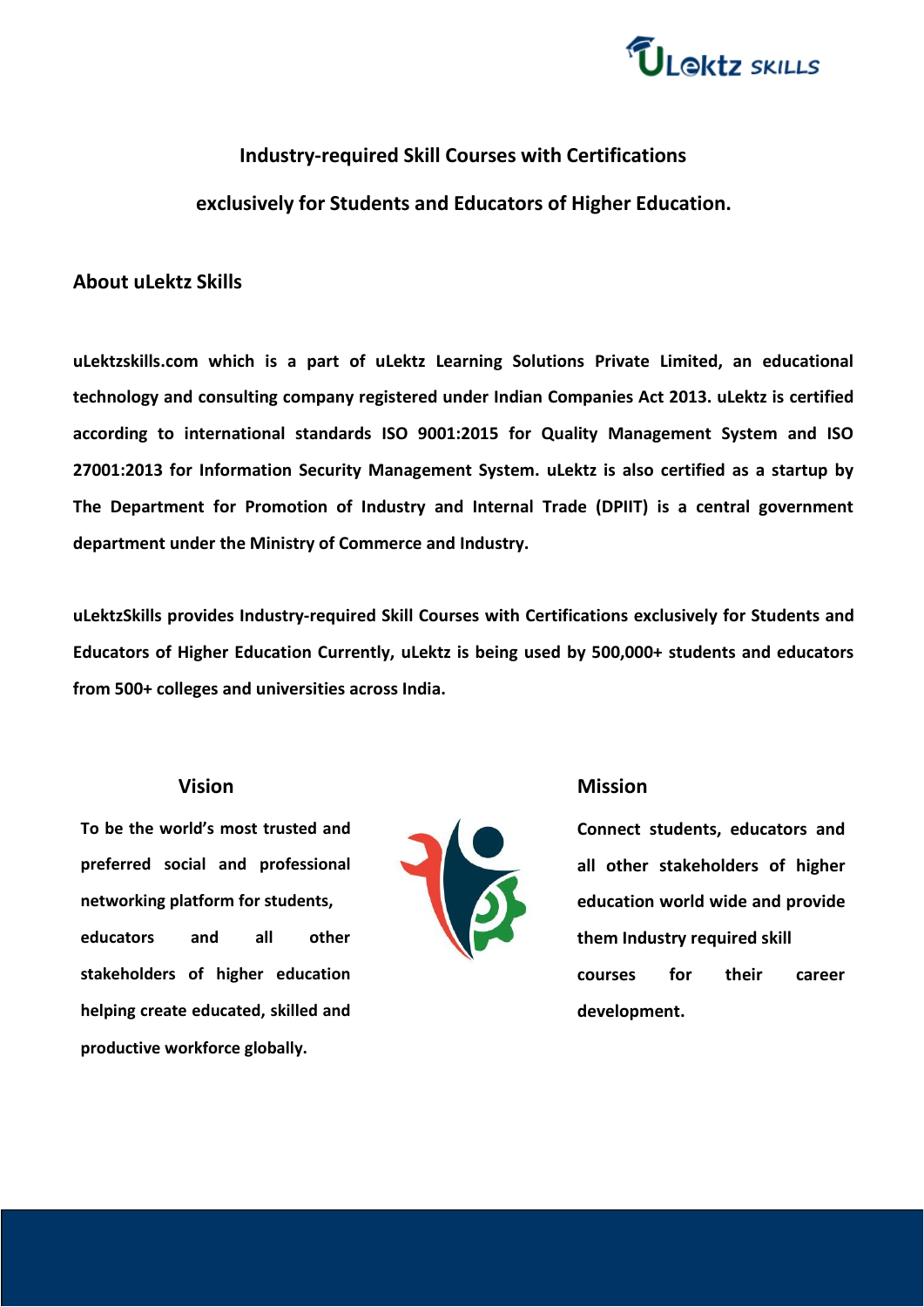

## **Courses We Offer**

- **1. Microsoft Data Science**
- **2. Enterprise Security Fundamentals**
- **3. Cyber Security Course as perAICTE Model Curriculum**
- **4. Industrial Automation and Control**
- **5. Programmable Logic Controllers Course**
- **6. Course in Communication Skills**
- **7. Robotics Course as per AICTE Model Curriculum**
- **8. Data Science and Machine Learning**
- **9. Digital Marketing Techniques**
- **10. Learning Python**
- **11. Data Science**
- **12. Introduction to Nanoscience**
- **13. Industrial Automation Course for Mechanical Engineers**
- **14. Ethical Hacking**
- **15. Cisco Certified Network Associate**
- **16. Windows Server 2016 - Install & Storage**
- **17. Advanced Microsoft Excel**
- **18. Advanced Concepts in Cyber Security**
- **19. Advanced Controller and CFO Skills**
- **20. 5 KEY CONCEPTS OF CONTINUOUS ACCOUNTING**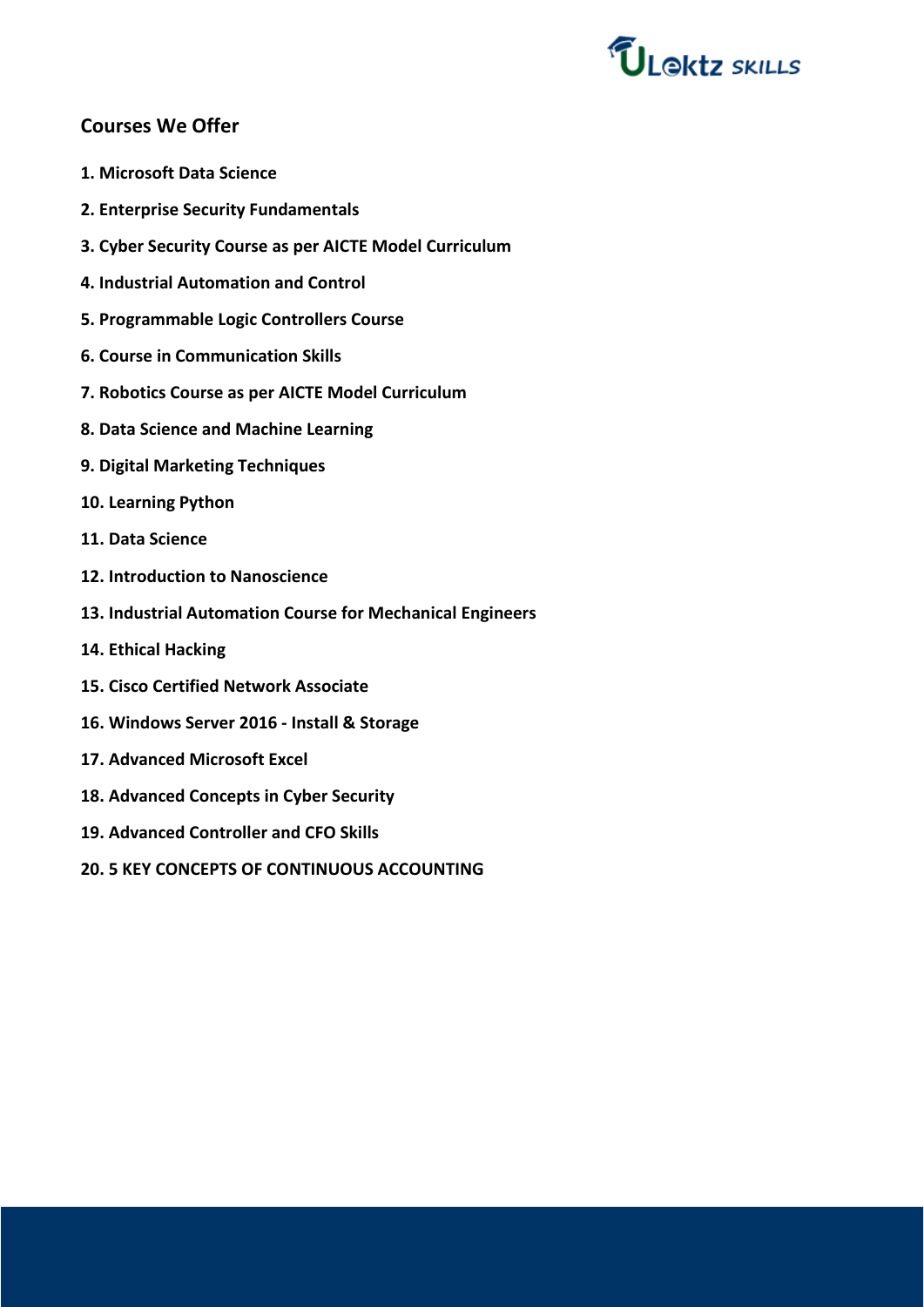



#### **OUR COLLABORATION**

**1. Expert areas are identified by interacting with the expert faculty member and content available with them are then collected.**

**2. List of skill courses and their curriculum on these areas are prepared.**

**3. Available content for the prepared curriculum are obtained from the expert faculty member**

**4. The courses are then upgraded as per industry requirements with the help of our subject matter experts in consultation with the industry experts.**

**5. Courses are then reviewed and copy edited by the expert faculty of the institution and industry professional for both language and technical aspects.**

**6. Content is then converted into interactive online bite -sized modules.**

**7. Courses are being offered in simple English made of short, clear sentences and everyday words without unnecessary jargons so as to understand the concepts easily.**

**8. To verify the identity of the learner and monitor the examinations real-time, e-proctored assessment are provided.**

**9. Upon successful completion of the course, e certificates are offered by NITTTR Chandigarh in association with industry.**

**10. Customer queries are addressed through email, chat, phone.**